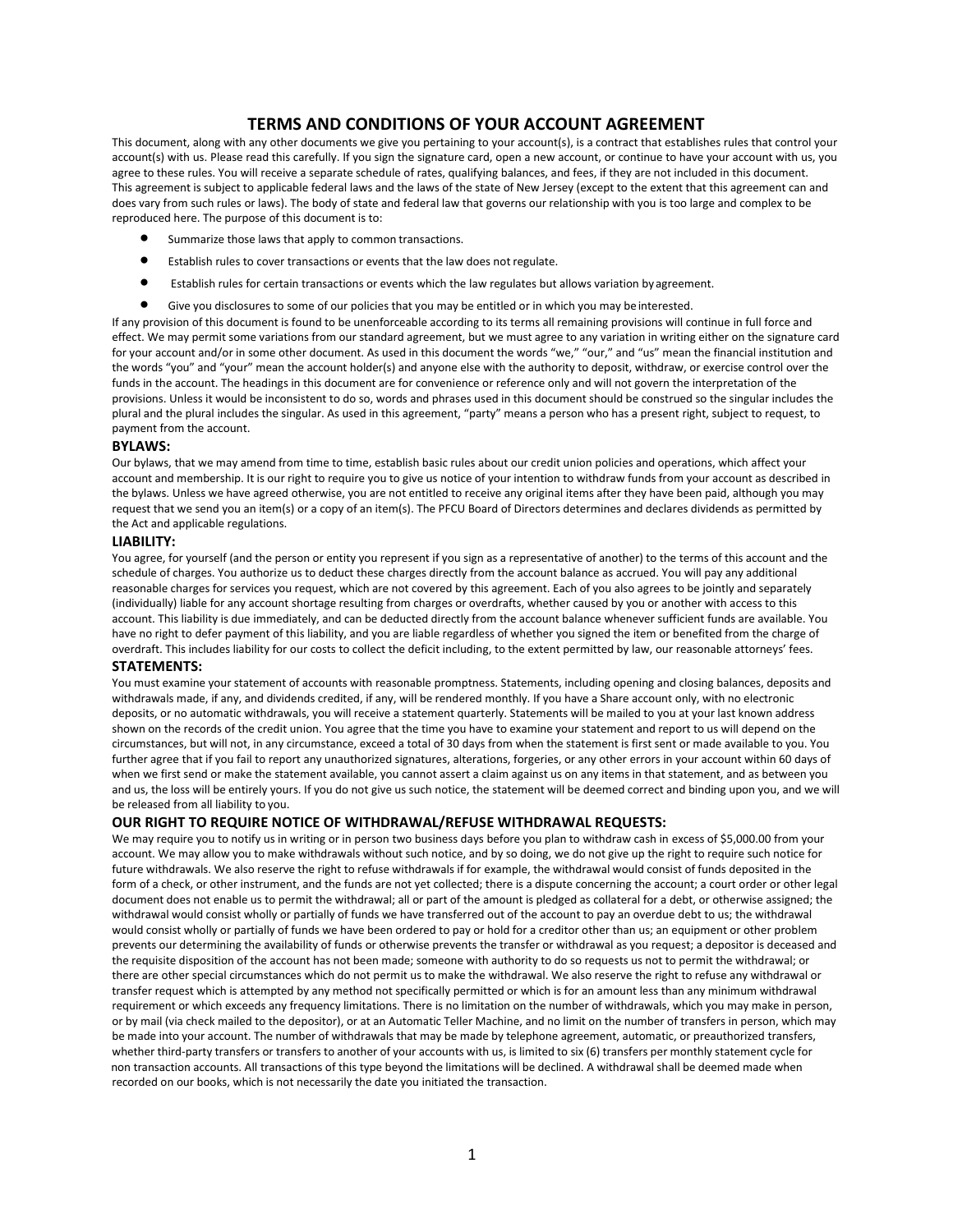## **RIGHT OF OFFSET:**

If you are now indebted to us, or if at any time you become indebted to us, we may have the right to apply as much of the balance in your account as may be necessary to satisfy the debt. If the account is a joint account, all owners consent to the application of the full amount on deposit, or any portion thereof, to the payment of any indebtedness to us on the part of any owner, irrespective of the amount of each owner's contribution to the account.

#### **DISHONORED ITEMS:**

If another institution refuses to pay (dishonors) a check or other item, which you deposited or cashed, we will deduct the amount of the check or item from your account, and note the dishonor on your account statement. We may then select either of the following methods for processing checks dishonored for reasons of insufficient or uncollected funds: We may redeposit the check or item to your account and put it through for collection a second time. If we redeposit the check, we will not always give you notice that the check was dishonored before putting the check through for collection again. In this instance, you waive your right to notice of dishonor. We may return the check and its corresponding debit advice to you by mail. Dishonored items will be subject to a service charge as listed in the Miscellaneous Fee Schedule. You expressly agree that we may charge your account if an item which we paid is subsequently returned due to your breach of a transfer warranty under the Uniform Commercial Code (UCC).

# **SERVICE CHARGES AND FEES:**

You will be assessed a service charge on every check you deposit that is returned because of insufficient funds, or because the person who wrote the check ordered the payment to be stopped. We will mail the returned check to you with notification that your account has been debited for the amount of the returned check. The amounts of charges are set forth in our Miscellaneous Fee Schedule. We also have the right to charge the account in the amounts and for the services listed in the Miscellaneous Fee Schedule. For example, but without limitation, we may charge you whenever (a) your account falls below our minimum balance requirements; (b) an item previously credited to the account is returned to us for any reason; or (c) you make a withdrawal against uncollected or insufficient funds. We have the right to increase or decrease the amount of any service charge by changing the rates listed in the Miscellaneous Fee Schedule.

## **TAX WITHHOLDING:**

You agree that we may withhold any taxes as required by Federal, State, or local laws or regulations from any dividends earned on your account.

## **CONTRACT:**

A copy of these rules and regulations that govern your deposit will be given to you at the time the account is established. By signing the signature card or by accepting a copy of these rules and regulations, you agree to be bound by these rules and regulations, all changes or additions to these rules and regulations that we may make in the future, and all applicable current and future federal and state laws and regulations, all National Credit Union Association (NCUA) regulatory authority regulations, and any local banking customs and the rules of any clearing house association with which we may deal.

#### **NOTICE OF CHANGES:**

We have the right to modify these rules and regulations and other conditions relating to the account by posting a notice of the proposed change in each of our credit union offices or if required by law, by mailing a notice of such change to you at your address as it exists in our records. If we post a notice in our credit union offices it will have the same effect as if it were given to you personally.

#### **DEPOSITS:**

Deposits to your account will be in cash or in items, checks or other instruments, for the payment of money acceptable to us. Deposits may be made by mail, at designated ATM's, or in person at any of our credit union offices. We have the right to refuse any deposit, limit the amount which may be offered for deposit, and return all or any part of a deposit. We also have the right to charge your account for all items credited to your account, or cashed by us, and for which we are not paid. You authorize us to accept for deposit to your account any item delivered to us without your endorsement but containing the words "for deposit only" or words of similar meaning. In receiving items for deposit or collection or in cashing such items, we act only as your agent. We shall not be responsible for the negligence or failure to act by any other bank or person or for any item lost in transit. You agree to reimburse the credit union for any loss it incurs because an item was not sent endorsed exactly as drawn. The credit union assumes no liability for any loss resulting from a delay in return caused by endorsements that are not legible due to material on the back of the check at the time it was issued.

#### **BUSINESS DAYS:**

Our regular business days are Monday through Friday. (Saturdays, Sundays, and Legal Holidays are not included.) Transactions conducted at branches with Saturday hours are considered Monday's business day. The Credit Union's business day is from the time the branch opens until the branch closes. Transactions performed after the end of the business day indicated will be considered received as of the next business day. The indicated end of business time frames are being furnished as a guide and are subject to change.

#### **DEPOSITS IN MULTIPLE NAMES:**

If an account is payable to two or more persons, each person is an owner of the account and a joint tenancy is created among all the owners. If one or more of them shall die, the Credit Union shall pay the balance in the account to the survivor or survivors, provided that all legally required documents have been properly received by the Credit Union.

#### **INDIVIDUAL ACCOUNT:**

An individual account is an account in the name of one person.

### **JOINT ACCOUNTS:**

A joint account is an account in the name of two or more parties, whether or not mention is made of any right of survivorship. The Credit Union will allow withdrawals, drafts, or negotiable orders of withdrawal, as well as recognize all other matters affecting the account, signed by any one of you. The account will be subject to the Multiple Party Deposit Account Act (N.J.S.A. 17:161- 1). The account is a joint account with a right of survivorship. Ownership of the account cannot be changed by will. Each party owns his/her net contribution to the account. In the absence of proof of net contribution each party will own an equal share of the account (unless the parties have specifically agreed otherwise). The Credit Union may make payment from this account, including payment of the entire account balance: (a) pursuant to any statutory or common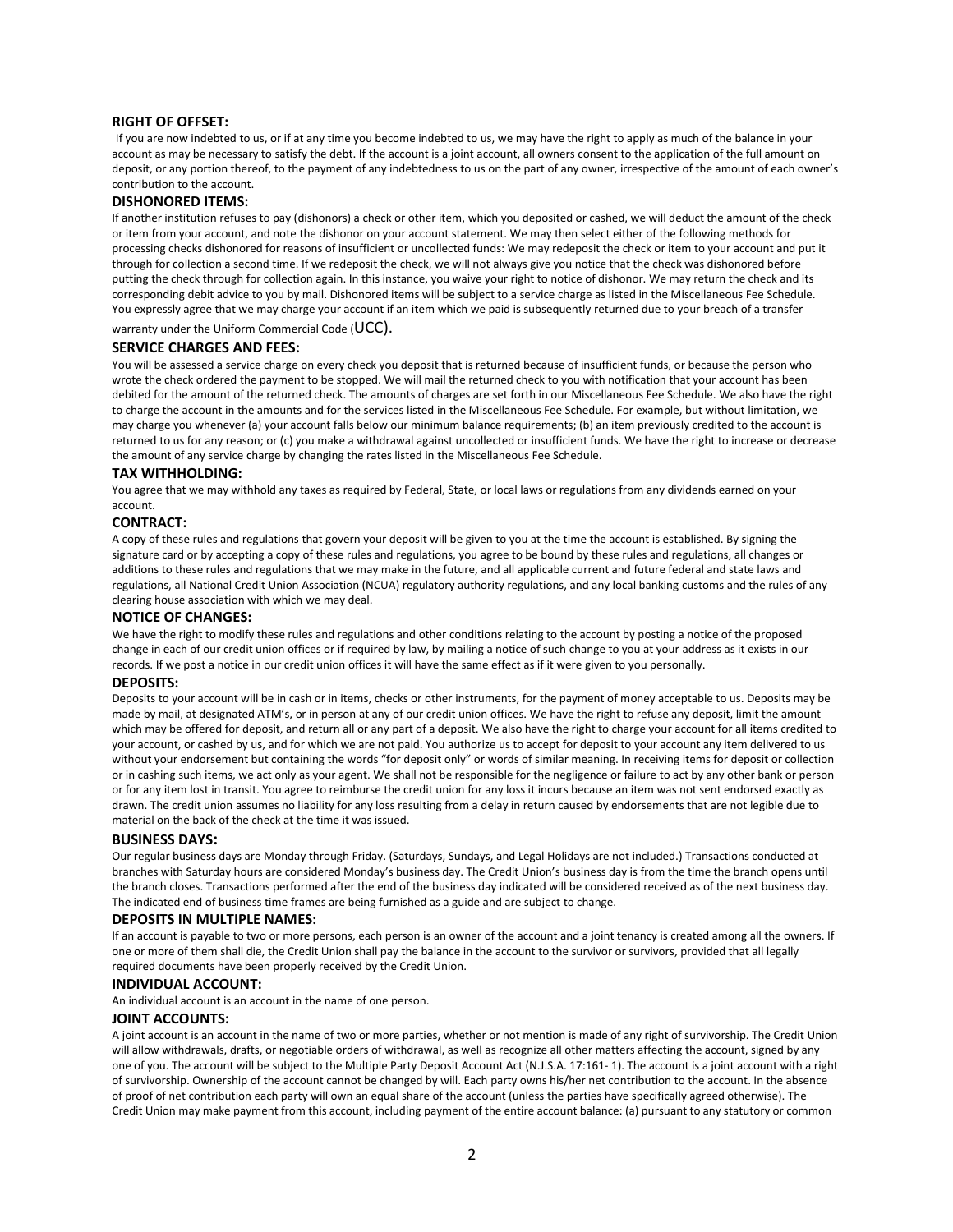law right of offset, levy, attachment, or other valid legal process or court order, relating to the interest of any one or more of the parties; and (b) on request to a trustee in bankruptcy, receiver in any state, or Federal insolvency proceeding, or other duly authorized insolvency representative of any one or more of the parties. The Credit Union is not required to determine net contributions. Upon the death of a party to the account where there is only one surviving party, the entire account will belong to the surviving party. Where there are two or more surviving parties, each surviving party will continue to own their proportionate share. The proportionate share owned by the deceased party at the time of their death will be shared equally by the surviving parties. The Credit Union will be protected from liability for all payments made from the account according to the Multiple Party Deposit Account Act. Any multiple party accounts may be paid on request to any one or more of you and the Credit Union shall not be required to determine net contributions. This deposit contract incorporates by reference:

- 1. The signature card for the multiple party account to which this deposit contract applies, including all terms on such signature card.
- 2. The signatures of all depositors appearing on such signature card and their acknowledgement that they have read this contract and agree to be bound by its terms.

## **REVOCABLE TRUST ACCOUNTS:**

For the purposes of this part, the term "revocable trust account" includes a testamentary account, tentative or "Totten" trust account, "payableon-death" account, or any similar account which evidences an intention that the funds shall pass on the death of the owner of the funds to a named beneficiary. If your account is a P.O.D. account, the account will be subject to the Multiple Party Deposit Account Act (N.J.S.A. 17:161-1). Ownership of the account cannot be changed by will. This account belongs to the party/parties to this account during their lifetime and belongs to the P.O.D. payee/payees upon the death of all parties. The P.O.D payee/payees have no present right of withdrawal. When a P.O.D. account exists with two or more parties, the following applies: The Credit Union will allow withdrawals and/or pay share drafts or negotiable orders of withdrawal, as well as recognize all other matters affecting the account, signed by any one of you. Each of you authorizes each other to endorse for deposit in the account any item that is payable to any or all of you. If your account is one on which share drafts or negotiable orders of withdrawal may be drawn, any one of you may authorize payment on any item to be stopped. A notice to any one of you will constitute a notice to all. Each party owns his/her net contribution to the account. In the absence of proof of net contribution, and unless the parties have specifically otherwise agreed, each party will own an equal share of the account during their lifetimes. Upon the death of a party, the surviving party/parties will continue to own his/her proportionate share of the account. The share owned by the deceased party will be shared equally by the surviving parties. Upon the death of the sole surviving party the account will belong to the P.O.D. payee/payees. Where there are two or more P.O.D. payees, the account will belong to the payee/payees who survive all parties. Unless otherwise specifically stated in the account by the party/parties, each surviving P.O.D. payee will own an equal share of the account. Unless specifically stated in the account upon the death of a surviving P.O.D. payee, the remaining P.O.D payee/payees will not own any portion of the deceased payee's share of the account. The Credit Union may make payment from this account, including payment of the entire account balance: (a) pursuant to any statutory or common law right of offset, levy, attachment, or other valid legal process or court order, relating to the interest of any one or more of the parties; and (b) on request to a trustee in bankruptcy, receiver in any state or Federal insolvency proceeding, or other duly authorized insolvency representative of any one or more of the parties. The Credit Union is not required to determine net contributions. The Credit Union will be protected from liability for all payments made from the account consistent with the Multiple Party Deposit Account Act (N.J.S.A. 17:161- 1). Any multiple party accounts may be paid on request to any one or more of you and the Credit Union shall not be required to determine net contributions. This deposit contract incorporates by reference: (a) the signature card for the multiple party account to which this deposit contract applies, including all terms on such signature card; and (b) the signatures of all depositors appearing on such signature card and their acknowledgement that they have read this contract and agree to be bound by its terms.

#### **CUSTODIAL ACCOUNT:**

A Custodial Account is an account that is created for the benefit of a minor, with an adult as the custodian. The custodian is responsible for managing the funds in the account and has a fiduciary duty to manage the account prudently. Once the minor reaches the age of majority (in New Jersey this is the age of 21), he/she has complete rights to the funds in the account. A social security number in the name of the minor is required for a custodial account.

#### **OUR RIGHT TO CLOSE YOUR ACCOUNT:**

We may close your account at any time upon notifying you by mail. Any deposit or part of a deposit, that we have attempted to return to you, will no longer earn dividends. The termination of this agreement does not release you from the obligation for payment of accrued fees and

entitles you to the return of the balance less any appropriate debit items.

## **STOP PAYMENTS:**

You must make any stop payment order in the manner required by law and we must receive it in time to give us a reasonable opportunity to act on it before our stop-payment cutoff time. To be effective, your stop-payment order must precisely identify the number, date, and amount of the item, and the payee. You may stop payment on any item drawn on your account whether you sign the item or not, if you have an equal or greater right to withdraw from this account than the person who signed the item. Only the person who initiated the stop-payment order may make a release of the stop-payment request. Stop payment order must be received prior to item posting to the account. Additional limitations on our obligation to stop payment are provided by law (e.g., we paid the item in cash or we certified the item).

#### **CHANGE OF ADDRESS:**

You will promptly notify us in writing of any change of address. In the absence of such notice, mail addressed to you at the address shown on our records will be deemed properly addressed and delivered, and shall be effective whether or not received by you. Change of address notifications must be processed either with your signature at one of our branch offices, in writing with your signature by mail, or with on-line banking using your personal identification number.

## **INACTIVE/DORMANT ACCOUNTS:**

If your account does not have any activity for a period of a minimum of twelve months, your account will then be considered to be inactive/dormant. We will notify you within 30 days prior to the period of no activity, by mailing you a notice at the address of record. See separate fee schedule for current conditions and charges.

**ABANDONED PROPERTY:** If you do not make a deposit or withdrawal, or write to us acknowledging ownership of your account for 3 or more consecutive years (or as determined by the Abandoned Property laws of the state of your last address shown on our records), the account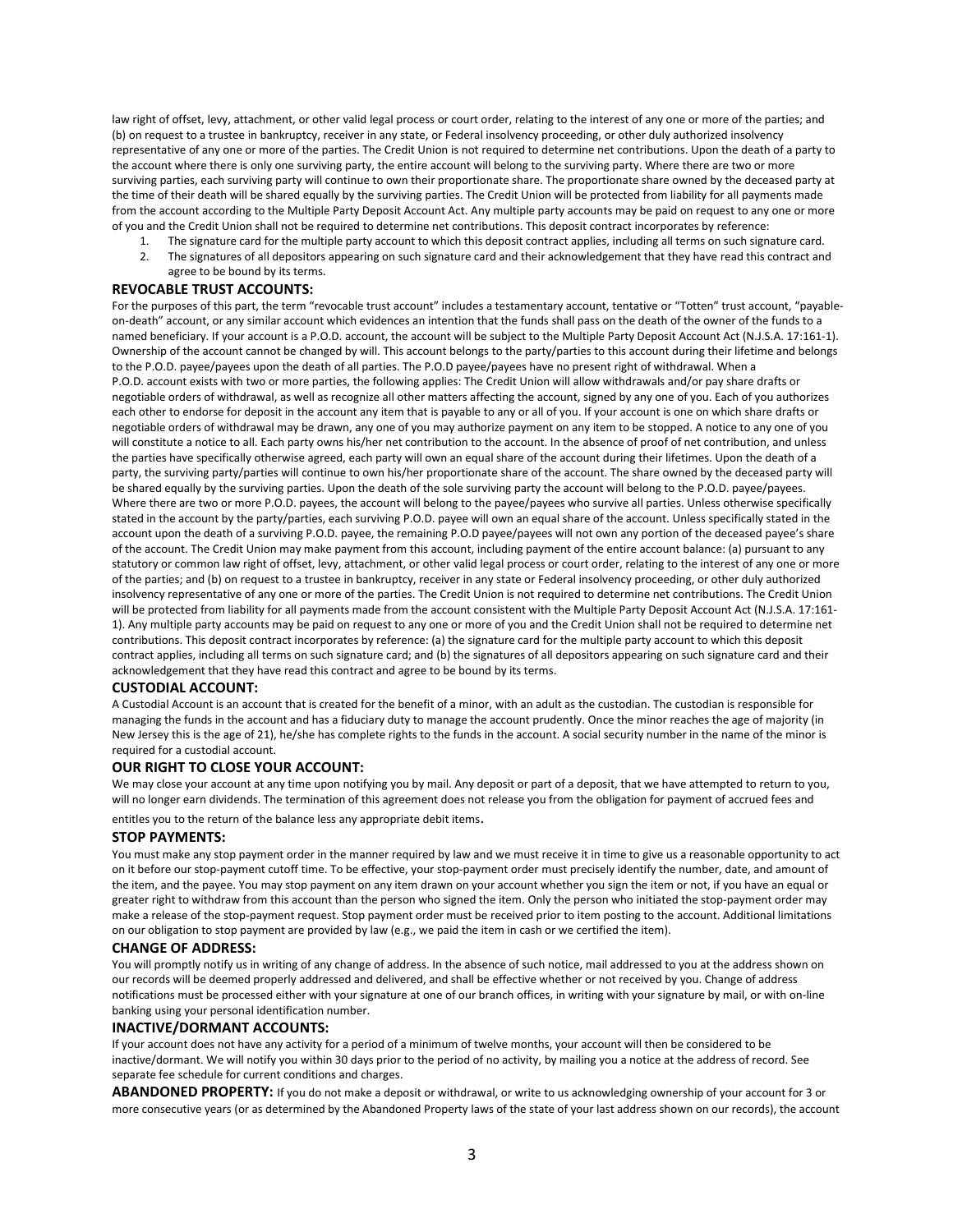will be considered abandoned. We will deliver the balance to the state of your domicile, as reflected on our records, after the deduction of service charges. You may reclaim the money from the state's comptroller, treasurer, or other authority as applicable.

# **TRUTH‐IN‐SAVINGS DISCLOSURE**

# **REGULAR SHARE ACCOUNT**

## **Rate Information:**

The dividend rate and annual percentage yield may change every dividend period. We may change the dividend rate for your account as determined by the credit union Board of Directors.

# **Compounding and Crediting:**

Dividends will be compounded monthly. Dividends will be credited to your account monthly.

#### **Dividend Period:**

For this account type, the dividend period is monthly. For example, the beginning date of the first dividend period of the calendar year is January 1 and the ending date of such dividend period is January 31. All other dividend periods follow this same pattern of dates. The dividend is credited on the first day after the dividend period, and for the example above is February 1.

# **Minimum Balance Requirements:**

The minimum balance required to open this account is the purchase of a \$5.00 share in the Credit Union and must be maintained at all times. The \$5.00 deposit is part of your account balance; however, it will be on hold and will not be available for withdrawal.

#### **Balance Computation Method:**

Dividends are calculated by the daily balance method which applies a daily periodic rate to the balance in the account each day. If the balance

falls below \$5.00 for the day, your account will not earn a dividend.

#### **Accrual of Dividends on Noncash Deposits:**

Dividends will begin to accrue on the business day you deposit noncash items into your account.

## **Effect of Closing an Account:**

For this type of account, if an account is closed prior to the end of the respective month, accrued dividends will be credited to the account.

# **Transaction Limitations:**

During any month, you may not make more than six withdrawals or transfers to another credit union account/sub account of yours, or to a third party by means of a preauthorized, automatic, computer transfer, or telephonic order or instruction. All transactions beyond the limitations of this type will be declined.

## **Par value of a share:**

The par value of each share in this account is \$5.00.

# **SHARE DRAFT ACCOUNT**

## **Rate Information:**

The dividend rate and annual percentage yield may change every dividend period. We may change the dividend rate for your account as

determined by the credit union Board of Directors.

## **Compound and Crediting:**

Dividends will be compounded monthly. Dividends will be credited to your account every month.

#### **Dividend Period:**

For this account type, the dividend period is monthly. For example, the beginning date of the first dividend period of the calendar year is January 1, and the ending date of such dividend period is January 31. All other dividend periods follow this same pattern of dates. The dividend is credited on the first day after the dividend period, and for the example above is February 1.

## **Minimum Balance Requirements:**

There is no minimum balance requirement for this account.

#### **Balance Computation Method:**

Dividends are calculated by the daily balance method which applies a daily periodic rate to the balance in the account each day. If the balance

falls below \$5.00 for the day your account will not earn a dividend.

## **Accrual of Dividends on Noncash Deposits:**

Dividends will begin to accrue on the business day you deposit noncash items into your account.

#### **Effect of Closing an Account:**

For this type of account, if an account is closed prior to the end of the respective month, accrued dividends will be credited to the account.

**HOLIDAY CLUB ACCOUNT**

#### **Rate Information:**

The dividend rate and annual percentage yield may change every dividend period. We may change the dividend rate for your account as determined by the credit union Board of Directors.

## **Dividends and Crediting:**

Dividends will be credited to your account on November 1 each year which is the anniversary period.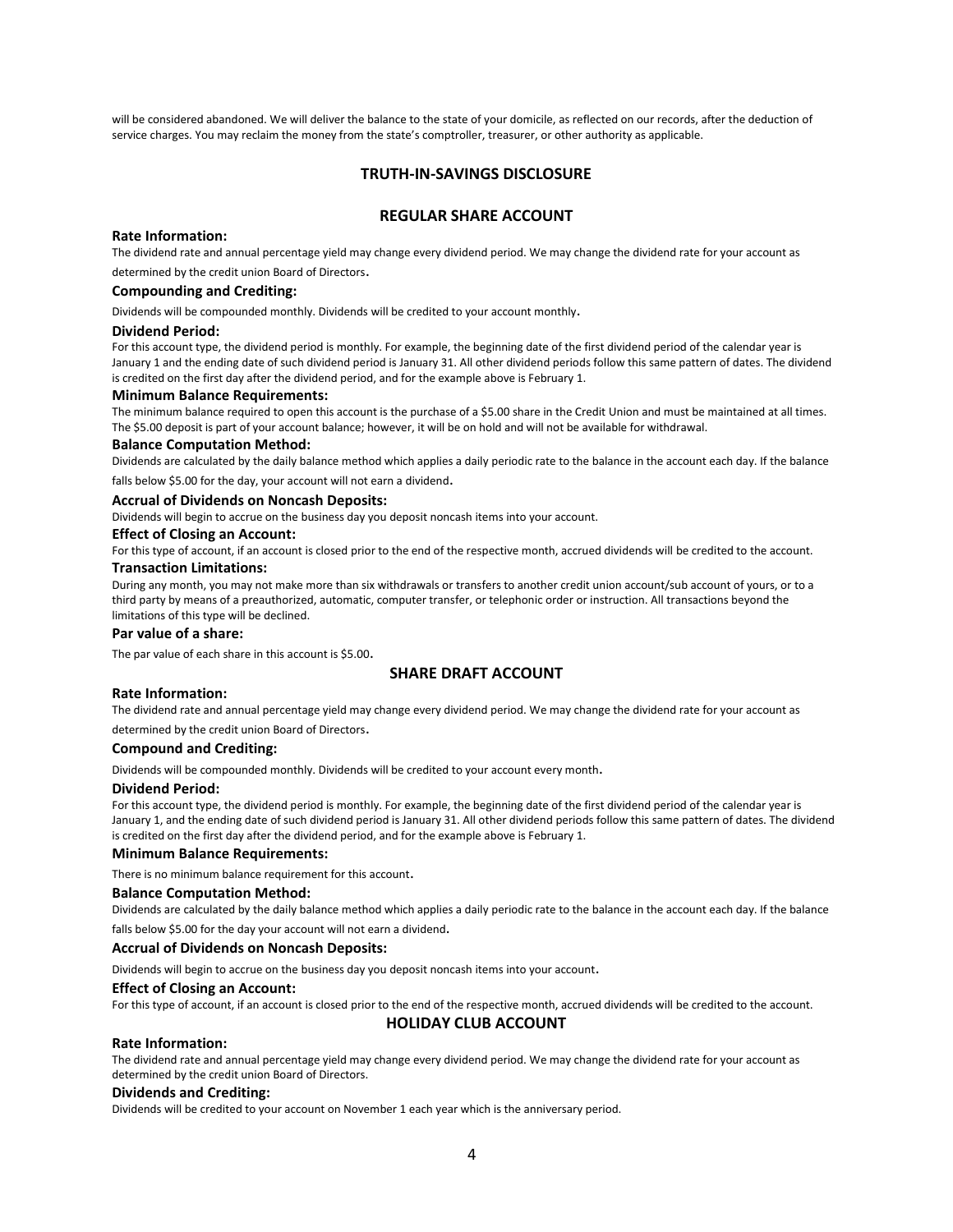## **Dividend Period:**

For this account type, the dividend period is annually. Holiday club accounts can be opened up at any time during the year.

# **Minimum Balance Requirements:**

There is no minimum balance required to open this account.

## **Balance Computation Method:**

Dividends are calculated by the daily balance method which applies and accrues a daily periodic rate to the balance in the account each day.

## **Accrual of Dividends on Noncash Deposits:**

Dividends will begin to accrue on the business day you deposit noncash items into your account.

## **Effect of Closing an Account:**

For this type of account, if an account is closed prior to November 1, the anniversary date, accrued dividends will not be credited to the account.

## **Transaction Limitations:**

During any month, you may not make more than six withdrawals or transfers to another credit union account/sub account of yours, or to a third party by means of a preauthorized, automatic, or computer transfer, or telephonic order or instruction. All transactions of this type beyond the limitations will be declined.

# **VACATION CLUB ACCOUNT**

## **Rate Information:**

The dividend rate and annual percentage yield may change every dividend period. We may change the dividend rate for your account as determined by the credit union Board of Directors.

## **Compounding and Crediting:**

Dividends will be compounded every month. Dividends will be credited to your account every month.

## **Dividend Period:**

For this account type, the dividend period is monthly. For example, the beginning date of the first dividend period of the calendar year is January 1, and the ending date of such dividend period is January 31. All other dividend periods follow this same pattern of dates. The dividend declaration date is the first day after the dividend period, and for the example above is February 1. Vacation club accounts can be opened up at any time during the year.

#### **Minimum balance requirements:**

There is no minimum balance required to open this account.

## **Balance Computation Method:**

Dividends are calculated by the daily balance method which applies a daily periodic rate to the balance in the account each day.

## **Accrual of Dividends on Noncash Deposits:**

Dividends will begin to accrue on the business day you deposit noncash items into your account.

#### **Effect of Closing an Account:**

For this type of account, if an account is closed prior to the end of the respective month, accrued dividends will be credited to the account.

#### **Transaction Limitations:**

During any month, you may not make more than six withdrawals or transfers to another credit union account/sub account of yours, or to a third party by means of a preauthorized, automatic, or computer transfer, or telephonic order or instruction. All transactions of this type beyond the limitations will be declined.

# **IRA SHARE ACCOUNT**

#### **Rate Information:**

The dividend rate and annual percentage yield may change every dividend period. We may change the dividend rate for your account as

# determined by the credit union Board of Directors.

## **Compounding and Crediting:**

Dividends will be compounded every month. Dividends will be credited to your account every month.

## **Dividend Period:**

For this account type, the dividend period is monthly. For example, the beginning date of the first dividend period of the calendar year is January 1, and the ending date of such dividend period is January 31. All other dividend periods follow this same pattern of dates. The dividend declaration date is the first day after the dividend period, and for the example above is February 1.

#### **Minimum balance requirements:**

There is no minimum balance requirement to open this account.

#### **Fees:**

For this account type, there is an annual administration fee which is debited from your share account annually. See separate fee schedule for charges.

### **Daily Balance Computation Method:**

Dividends are calculated by the daily balance method which applies a daily periodic rate to the balance in the account each day. If the balance falls below \$5.00 for the day your account will not earn a dividend.

#### **Accrual of Dividends on Noncash Deposits:**

Dividends will begin to accrue on the business day you deposit noncash items into your account.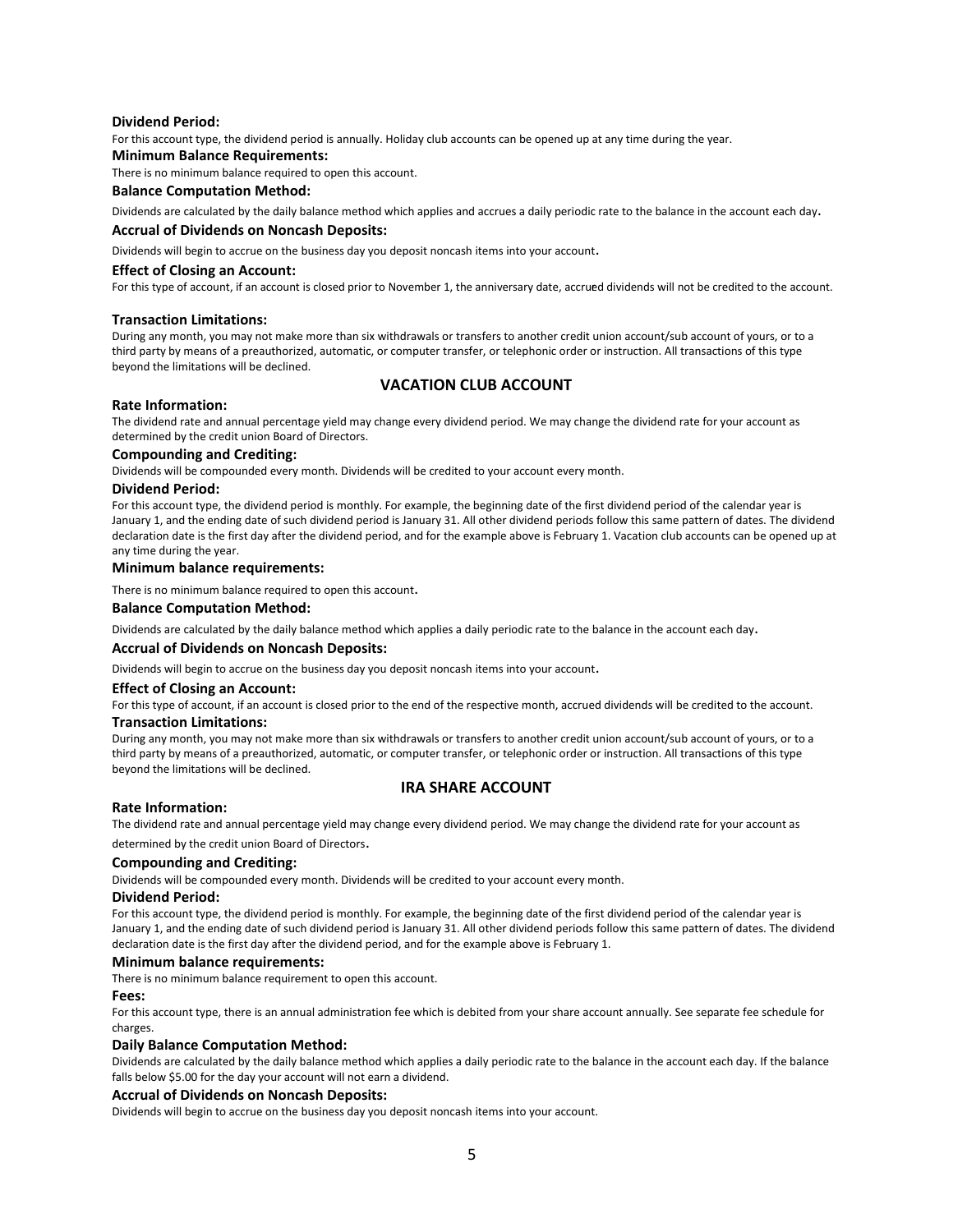## **Effect of closing an account:**

For this type of account, if an account is closed prior to the end of the respective quarter, accrued dividends will be credited to the account. Closure fees do apply to this type of account; see fee schedule for current fee.

## **IRA Trust Agreement and Disclosure:**

Please refer to the IRA Trust Agreement and Disclosure for the published model agreement which has been approved by the IRS.

## **IRA SHARE CERTIFICATES**

#### **Rate Information:**

The dividend rate and annual percentage yield may change every dividend period. We may change the dividend rate for your account as determined by the credit union Board of Directors. The dividend period is the term of your certificate.

#### **Compound and Crediting:**

Dividends will be compounded monthly. Dividends will be credited to your account monthly.

## **Withdrawal of Dividends Prior to Maturity:**

The annual percentage yield of your account assumes that the dividends will remain on deposit until maturity. A withdrawal of dividends will reduce earnings.

#### **Minimum Balance Requirements:**

There is a \$500.00 minimum balance requirement for this account.

## **Early Withdrawal Penalties:**

A penalty may be imposed on the entire account balance for withdrawals before maturity.

## **How the Penalty Works:**

The penalty is calculated as a forfeiture of part of the dividends that have been or would be earned on the account. It applies whether or not the dividends have been earned. In other words, if the account has not yet earned enough dividends or if the dividend has already been paid, the penalty will be deducted from the principal. If your account has an original maturity of one (1) year: The penalty we may impose will equal 60 days' dividends (earned or unearned) plus current month accrued dividends. If your account has an original maturity of more than one (1) year: The penalty we may impose will equal 90 days' dividends (earned or unearned) plus current month accrued dividends. In certain circumstances such as the death, or incompetence of an owner of this account, the law permits, or in some cases requires, the waiver of the early withdrawal penalty.

#### **Daily Balance Computation Method:**

Dividends are calculated by the daily balance method which applies a daily periodic rate to the balance in the account each day.

## **Accrual of Dividends on Noncash Deposits:**

Dividends will begin to accrue on the business day you deposit noncash items into your account.

#### **Transaction Limitations:**

After the account is opened you may not add additional funds into the account until the maturity date of the certificate.

#### **Automatically Renewable Term Share Account:**

This account will automatically renew at maturity. You may prevent renewal if you withdraw the funds in the account at maturity (or within the grace period mentioned below), or we receive written notice from you within the grace period mentioned below. We will mail a notice to you at least 30 calendar days before maturity to either prevent renewal, or to renew. Each renewal term will be the same as the original term, beginning on the maturity date. The dividend rate will be the same we offer on new time deposits on the maturity date, which have the same term, minimum balance, and other features as the original time deposit. You will have ten (10) calendar days after maturity to withdraw the funds without a penalty (dividends will not accrue after final maturity).

#### **IRA Trust Agreement and Disclosure:**

Please refer to the IRA Trust Agreement and Disclosure for the published model agreement which has been approved by the IRS.

# **MONEY MARKET SHARE ACCOUNT**

## **Rate Information:**

The dividend rate and annual percentage yield may change every dividend period. We may change the dividend rate for your account as determined by the credit union Board of Directors.

#### **Compound and Crediting:**

Dividends will be compounded every month. Dividends will be credited to your account every month.

## **Dividend Period:**

For this account type, the dividend period is monthly. For example, the beginning date of the first dividend period of the calendar year is January 1, and the ending date of such dividend period is January 31. All other dividend periods follow this same pattern of dates. The dividend declaration date is the first day after the dividend period, and for the example above is February 1.

#### **Minimum Balance Requirements:**

There is a \$1,000.00 minimum balance requirement for this account. A minimum balance fee will be imposed each monthly statement cycle if the average daily balance for the monthly statement cycle falls below \$1,000.00. Please refer to our fee schedule for additional information about charges.

#### **Average Daily Balance Computation Method:**

The average daily balance is calculated by adding the balance in the account for each day of the period and dividing that figure by the number of days in the period. If the average daily balance is below\$1,000.00 no dividends will be earned.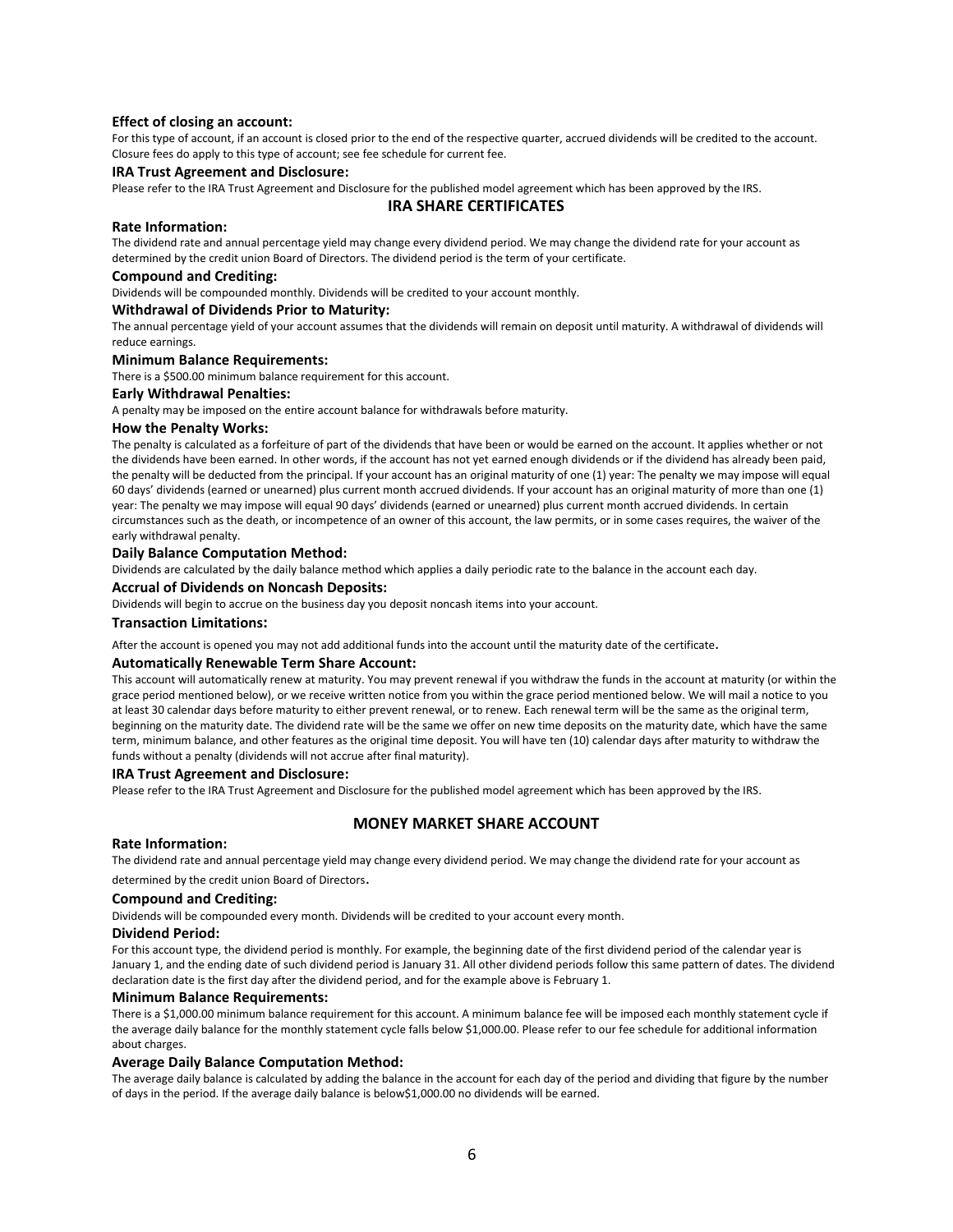## **Accrual of Dividends on Noncash Deposits:**

Dividends will begin to accrue on the business day you deposit noncash items into your account.

## **Effect of Closing an Account:**

For this type of account, if an account is closed prior to the end of the respective month, accrued dividends will not be credited to the account. **Transaction Limitations:**

During any month, you may not make more than six withdrawals or transfers to another credit union account/sub account of yours or to a third party by means of a preauthorized, automatic, or computer transfer, or telephonic order or instruction. All transactions of this type beyond the limitations will be declined.

# **SHARE CERTIFICATES**

## **Rate Information:**

The dividend rate and annual percentage yield may change every dividend period. We may change the dividend rate for your account as determined by the credit union Board of Directors. The dividend period is the term of your certificate. The APY assumes that dividends remain on deposit until maturity.

## **Compound and Crediting:**

Dividends will be compounded monthly. Dividends will be credited to your account monthly.

## **Dividend Period:**

For this account type, the dividend period is monthly and maturities range from a minimum of 6 months to a maximum of 60 months.

#### **Minimum Balance Requirements:**

There is a \$500.00 minimum balance requirement to open this account and obtain the APY disclosed. Balances below the minimum balance requirement will not earn dividends.

## **Effects of Closing an Account / Early Withdrawal Penalties:**

A penalty may be imposed for withdrawals before maturity on the account balance at the time of the withdrawal.

### **How the Penalty Works**:

The penalty is calculated as a forfeiture of part of the dividends that have been or would be earned on the account. It applies whether or not the dividends have been earned. In other words, if the account has not yet earned enough dividends or if the dividend has already been paid, the penalty will be deducted from the principal. If your account has an original maturity of less than six (6) months: The penalty we may impose will equal 30 days' dividends (earned or unearned) plus current month accrued dividends. If your account has an original maturity of one (1) year: The penalty we may impose will equal 60 days' dividends (earned or unearned) plus current month accrued dividends. If your account has an original maturity of more than one (1) year: The penalty we may impose will equal 90 days' dividends (earned or unearned) plus current month accrued dividends. In certain circumstances, such as the death, or incompetence of an owner of this account, the law permits, or in some cases requires, the waiver of the early withdrawal penalty.

#### **Daily Balance Computation Method:**

Dividends are calculated by the daily balance method which applies a daily periodic rate to the balance in the account each day.

#### **Accrual of Dividends on Noncash Deposits:**

Dividends will begin to accrue on the business day you deposit noncash items into your account.

#### **Transaction Limitations:**

After the account is opened you may not add additional funds into the account until the maturity date of the certificate.

#### **Automatically Renewable Term Share Account:**

This account will automatically renew at maturity. You may prevent renewal if you withdraw the funds in the account at maturity (or within the grace period mentioned below), or we receive written notice from you within the grace period mentioned below. We will mail a notice to you at least 30 calendar days before maturity to either prevent renewal, or to renew. Each renewal term will be the same as the original term, beginning on the maturity date. The dividend rate will be the same we offer on new time deposits on the maturity date, which have the same term, minimum balance, and other features as the original time deposit. You will have ten (10) calendar days after maturity to withdraw the funds without a penalty (dividends will not accrue after final maturity).

# **ADDITIONAL FEATURES**

## **Bylaw Requirements:**

You must complete payment of \$5.00 in your Regular Share account as a condition of admission to membership.

#### **Transaction Limitation:**

We reserve the right to, at any time, require not less than seven days notice in writing before each withdrawal from any dividend bearing account other than a time deposit, or from any other savings account as defined by Regulation D. We also reserve the right to, at any time, require at least 48 hours notice for cash withdrawals in excess of \$5,000.00.

#### **Nature of dividends:**

The Board of Directors establishes dividend periods and declares dividends as permitted by the Act and applicable regulations. Dividends shall be at a rate that will be commensurate with those prevailing in the savings community. Dividends are paid from current income and available earnings, after required transfers to reserves at the end of a dividend period.

#### **National Credit Union Share Insurance Fund:**

Member accounts in this credit union are federally insured by the National Credit Union Share Insurance Fund.

## **The following fee may be assessed against your account:**

Draft printing (fee depends on style and number of drafts ordered). Please refer to our separate fee schedule for additional information about other service charges.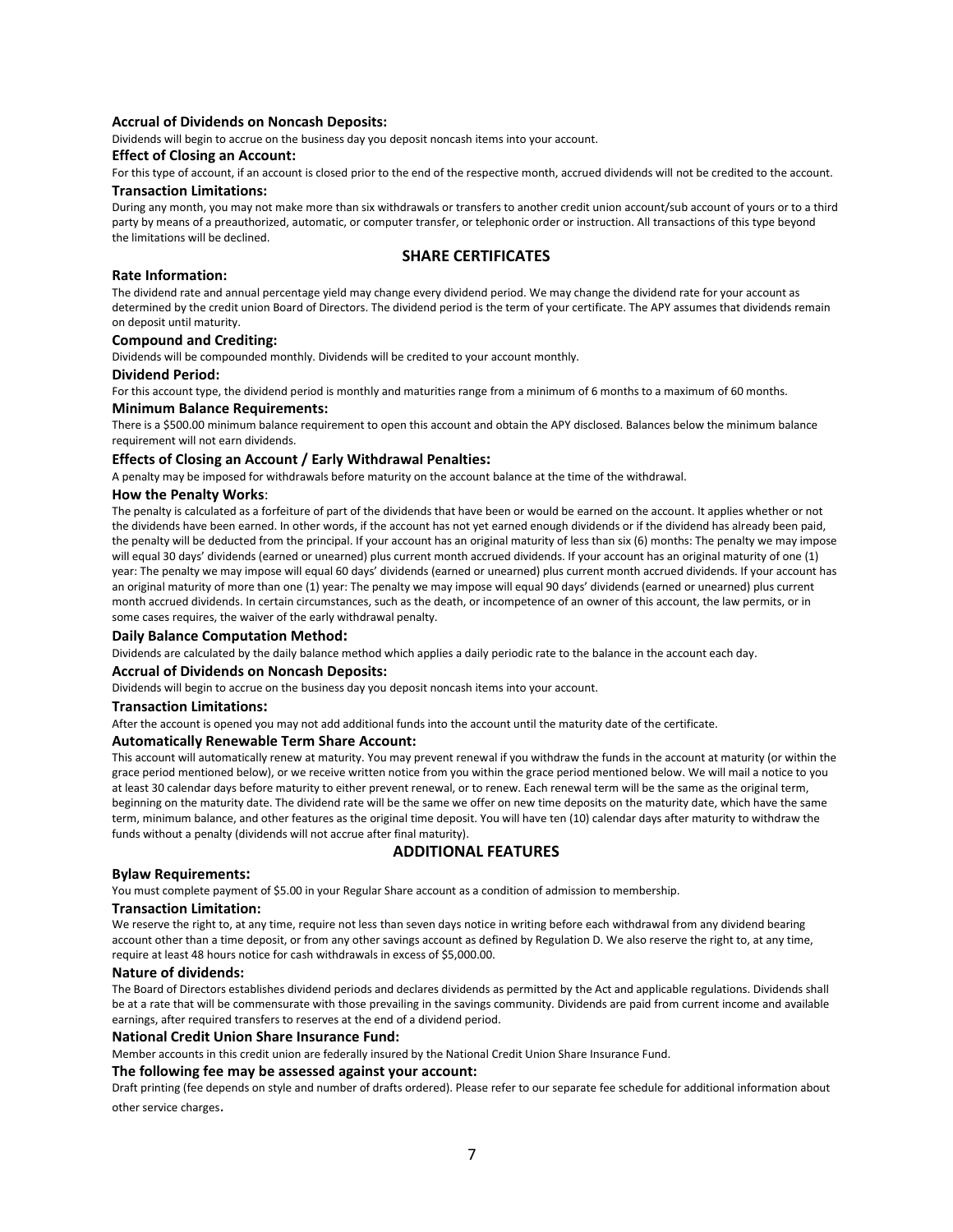# **FUNDS AVAILABILITY REG CC**

## **Your Ability to Withdraw Funds**

Our policy is to make funds from your deposits available on the next business day after the day of deposit.

## **Determining the Availability of a Deposit**

The length of the delay is counted in business days from the day of your deposit. Every day is a business day except Saturdays, Sundays, and Legal Holidays. Transactions conducted at branches with Saturday hours are considered Monday's business day. The Credit Union's business day is from the time the branch opens until the branch closes. Transactions performed after the end of the business day indicated will be considered received as of the next business day.

## **Same‐Day Availability**

Funds deposited into your account by the following methods will be available on the day we receive the deposit:

- Funds from electronic direct deposits.
- Wire transfers
- Cash
- U.S. Treasury checks that are payable to you.
- State and local government checks that are payable to you.
- Cashier's, certified, and teller's checks that are payable to you.
- Federal Reserve Bank checks, Federal Home Loan Bank checks, Traveler's Checks, and postal money orders, if these items are payable to you.

If you do not make your deposit in person to one of our employees (for example, if you mail the deposit), funds from these deposits will be available after we receive your deposit.

**Longer Delays May Apply** - In some cases, we will not make all of the funds that you deposit by check available to you on the first business day after the day of your deposit. Depending on the type of check that you deposit, funds may not be available until the second business day after the day of your deposit. The first \$225 of your deposits, however, may be available on the first business day. If we are not going to make all of the funds from your deposit available on the first business day, we will notify you at the time you make your deposit. We will also tell you when the funds will be available. If your deposit is not made directly to one of our employees, or if we decide to take this action after you have left the premises, we will mail you the notice by the day after we receive your deposit. If you will need the funds from a deposit right away, you should ask us when the funds will be available. In addition, funds you deposit by check may be delayed for a longer period under the following circumstances:

- We believe a check you deposit will not be paid.
- You deposit checks totaling more than \$5,525 on any one day.
- You redeposit a check that has been returned unpaid.
- You have overdrawn your account repeatedly in the last six months.
- There is an emergency, such as failure of computer or communications equipment.

We will notify you if we delay your ability to withdraw funds for any of these reasons, and we will tell you when the funds will be available. They will generally be available no later than the seventh business day after the day of your deposit.

#### **Special Rules for New Accounts**

If you are a new member, the following special rules will apply during the first 30 days your account is open. Funds from electronic direct deposits to your account will be available on the day we receive the deposit. Funds from deposits of cash, wire transfers, and the first \$5,525 of a day's total deposits of cashier's, certified, teller's, traveler's, and federal, state, and local government checks will be available on the first business day after the day of your deposit if the deposit meets certain conditions. For example, the checks must be payable to you (and you may have to use a special deposit slip). The excess over \$5,525 will be available on the seventh business day after the day of your deposit.

If your deposit of these checks (other than a S.S. Treasury check) is not made in person to one of our employees, the first \$5,525 will not be available until the second business day after the day of your deposit. Funds from all other check deposits will be available on the ninth business day after the day of your deposit.

#### **Deposits at Automated Teller Machines (ATM)**

Funds from any deposits (cash or checks) made at automated teller machines (ATMs) automatically have a hold pending verification, and are only accepted at the Rockaway branch, Base drive through, Arsenal branch, Mt. Olive branch and Denville branch. These deposits will generally be available on the 2nd business day after the date of deposit. Deposits made on a weekend or holiday are considered next day deposits. If a longer hold is placed you will be notified in writing as to the reason for the extended hold.

## **ELECTRONIC FUNDS TRANSFER DISCLOSURE—REG E**

Your rights and responsibilities indicated below are types of Electronic Fund Transfers we are capable of handling, some of which may not apply to your account. Please read this disclosure carefully because it tells you your rights and obligations for the transactions listed. You should keep this notice for future reference.

#### **Liability Disclosure:**

If your monthly statement or any notice of charge to your account shows transfers that you did not make, tell us at once. If you tell us within 2<br>business days, you can lose no more than \$50.00 from your account. If you do your monthly statement shows transfers that you did not make, and you do not contact us within 60 days after the statement was mailed to you,<br>you may not get back any money you lost after the 60 days if we can prove that w If you believe that someone has offices listed in this disclosure.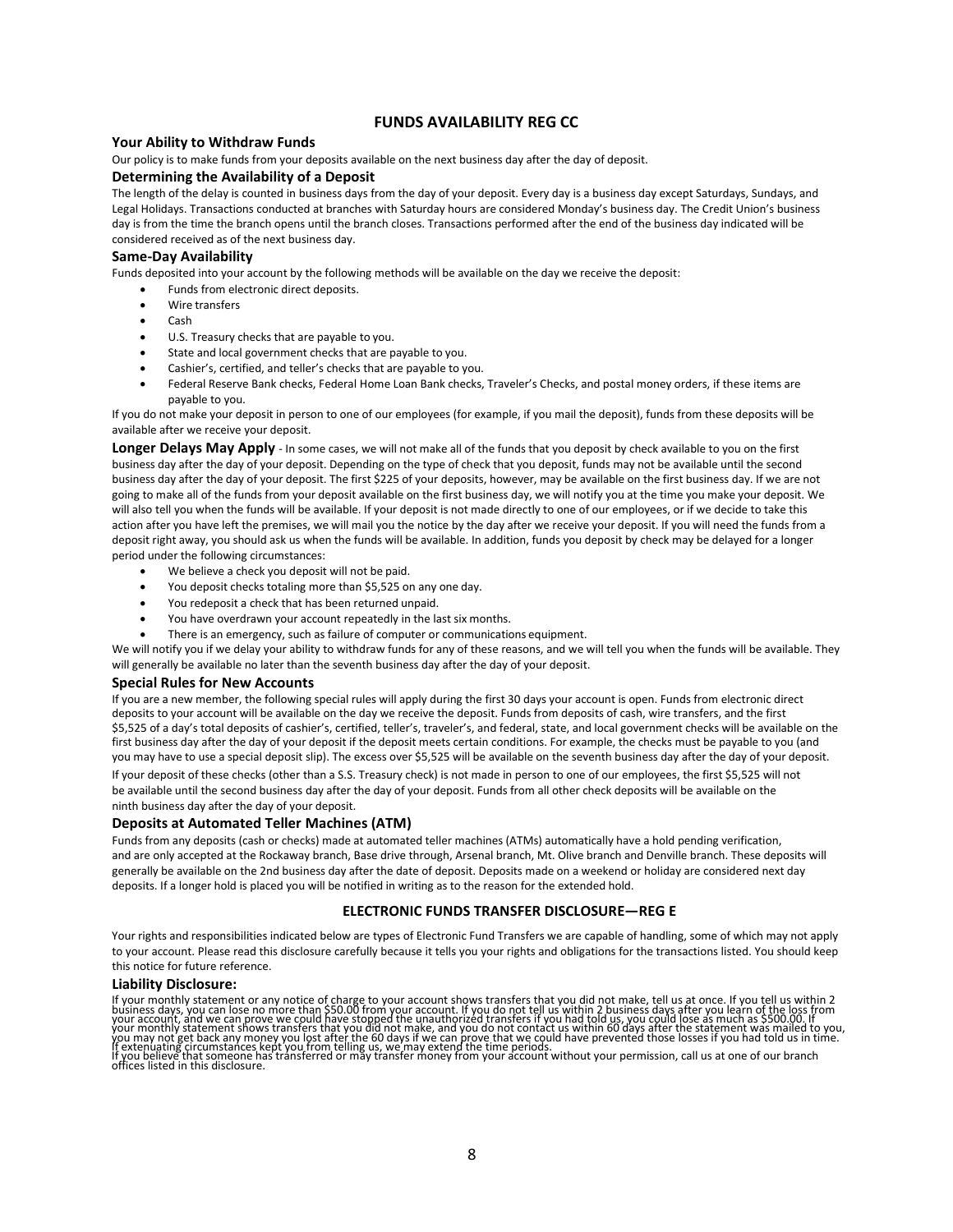## **Business Days:**

Our regular business days are Monday through Friday. (Saturdays, Sundays, and Legal Holidays are not included.)

## **Types of Transfers Available:**

You may authorize a third party to initiate electronic funds transfers between your account and the third party's account. These transfers to make or receive payment may be one-time occurrences or may recur as directed by you. These transfers may use the Automated Clearinghouse (ACH) or other payments network. Your authorization can occur when the merchant posts a sign informing you of their policy. In all cases, the transaction will require you to provide the third party with your account number and credit union information. This information can be found on your check or draft as well as on a deposit slip. Thus, you should only provide your credit union and account information (whether over the phone, the Internet, or via some other method) to trusted third parties whom you have authorized to initiate these electronic funds transfers. Examples of these transfers include, but are not limited to:

- **Preauthorized Credits.** You may make arrangements for certain direct deposits to be accepted into your share draft, share savings, or money market account(s).
- **Preauthorized Payments.** You may make arrangements to pay certain recurring bills from your share draft, share savings, or money market account (s).
- **Electronic Check or Draft Conversion.** You may provide your check or draft to a merchant or service provider who will scan the check or draft for the encoded credit union and account information. The merchant or service provider will then use this information to convert the transaction into an electronic funds transfer. This may occur at the point of purchase, or when you provide your check or draft by other means such as by mail or drop box.
- **Electronic Returned Check or Draft Charge.** Some merchants or service providers will initiate an electronic funds transfer to collect a charge in the event a check or draft is returned for insufficient funds.

## **Documentation of Transfers:**

- **Terminal Transfers.** You can get a receipt at the time you make any transfer to or from your account using an automated teller machine or point-of sale terminals.
- Preauthorized Credits. If you have arranged to have direct deposits made to your account at least once every 60 days from the same person or company, the person or company making the deposit will tell you every time they send us the money. You may call us at any one of our branch offices listed in this disclosure to find out whether or not the deposit has beenmade.
- Periodic Statements. You will receive a monthly statement showing the electronic funds transfers on your share draft account. You will receive a monthly account statement for your share account (unless there are no transfers in a particular month). In any case, you will receive the statement at least quarterly.

## **PFCU Telephone Banking**

You may access your account by telephone using your personal identification number, a touch-tone phone, and your account numbers, to:

- Obtain account balances on your share account, share draft account, money market share account, holiday club account, vacation club account, and your share certificates.
- Obtain loan information, loan payment amounts, and due dates.
- Transfer funds between your share draft, share account, money market share account, holiday club account, vacation club account, and other savings accounts. Or transfer to and from your loan accounts.
- Obtain year to date (YTD) information such as dividends, loan interest, bond interest, prior YTD dividends, prior YTD loan interest, and prior YTD bond interest.
- Make withdrawals from your share draft, share account, vacation account, and money market account (except IRA, Share Certificates, and Holiday Share Accounts). A check will be mailed from the credit union on the following business day to the address currently on file for you.
- Obtain information on drafts/checks within the past eighteen months.
- Obtain the last ATM withdrawal, deposit, and point of sale (POS) transactions.
- Obtain additional information such as marketing information, change authorization code, REG D information, and account withdrawal restrictions. When you complete one of the above transactions, you are subject to all the terms of the contracts for those accounts.

#### **Joint Owner Usage**

You may authorize the joint owners of your account to utilize PFCU Telephone Banking by disclosing your PIN to them. Be advised that your PIN grants access to all share and loan suffix sub accounts of your primary account number, and you agree that you are responsible for all transactions initiated by your PIN.

#### **ATM Transactions**

You may access your account(s) by ATM and personal identification number to:

- Make deposits to share draft account(s) with a PFCU debit card
- Make deposits to share savings account(s) with a PFCU debit card
- Obtain cash withdrawals from share draft and share savings account(s) with a PFCU debit card you may withdraw no morethan \$500.00 per day (on-line) or \$200.00 per day (off-line)
- Transfer funds from share savings to share draft account(s) with a PFCU debit card
- Make loan payments with a PFCU debit card

## **Each transaction will give you a receipt confirming:**

- The account balance of your share draft accounts
- The account balance of your share savings accounts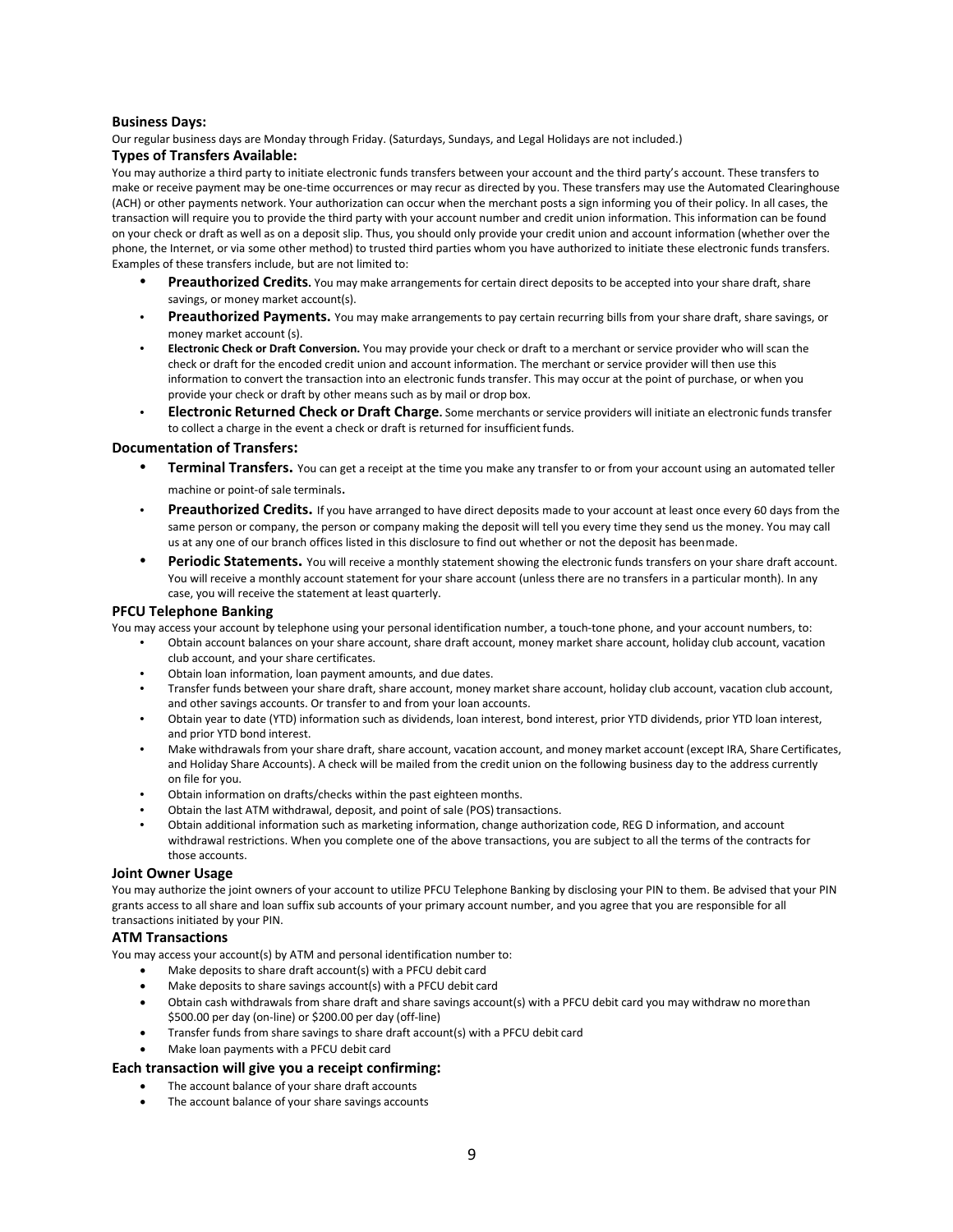The amount of your loan payment

You are allowed unlimited access to PFCU owned ATM machines with no fee. Some of these services may not be available at all terminals. You will not be charged a fee for using ATM machines within the All Point network. For a list of area machines simply go to [www.picacreditunion.com a](http://www.picacreditunion.com/)nd click on the All Point machine locator.

## **PFCU Visa Debit Card**

The PFCU debit card gives you the ability to make purchases online or in person and gives you access to cash through automated teller machines. When used as a debit card you need to enter your personal identification number (PIN). When used as a credit transaction you need to sign your name. The funds are withdrawn from your share draft account. The PFCU VISA debit card is accepted at millions of locations worldwide.

# **Point‐of‐Sale Transactions (POS)**

Using your PFCU Visa debit card, you may not exceed \$3,000.00 in transactions per day (on-line) or \$500.00 per day (off-line).

# **Foreign Transactions**

Effective March 1, 2010, agreements governing Visa branded credit and debit cards are amended to include the following provisions. This change replaces existing provisions in agreements concerning transactions made in foreign countries or initiated in a foreign currency and supplements agreements that do not contain such provisions. Purchases, cash withdrawals and cash advances made in foreign currencies will be debited from your account in U.S. dollars. The exchange rate between the transaction currency and the billing currency used for processing international transactions is a rate selected by Visa from a range of rates available in wholesale currency markets for the applicable central processing date, which rate may vary from the rate Visa itself receives, or the government mandated rate in effect for the applicable central processing date. The exchange rate used on the processing date may differ from the rate that would have been used on the purchase date or cardholder statement posting date. A fee of 1% will be imposed on all foreign transactions, including purchases, cash withdrawals, cash advances and credits to your account. A foreign transaction is any transaction that you complete or a merchant completes on your card outside of the U.S., Puerto Rico or the U.S. Virgin Islands. Use of the VISA Debit Card and the privileges associated with it can be canceled by us at anytime for whatever reason we decide and without prior notice to you. The card remains our property, and if we ask, you must return it to us.

## **Stop Payments and Dispute Resolution**

Since all POS transactions, including debit card purchase transactions, are immediately charged to your account, a stop payment is not available to you in connection with such transactions. If your debit card purchase transaction involves a dispute with the merchant regarding the quality of goods or services purchased, you are responsible for resolving it with the merchant.

## **Online Banking**

You may access your accounts by computer through the Internet by logging onto our website a[t www.picacreditunion.com a](http://www.picacreditunion.com/)nd using your user ID and password to access your accounts and:

- Transfer funds between sub-accounts.
- Transfer funds from line of credit to share draft account.
- Transfer funds from line of credit to share savings account.
- Make payments from share draft to loan account (s) with us.
- Make payments from share draft to third parties (Bill Payment). Please refer to our fee schedule for additional information about charges.
- Self enroll to online banking by answering a set of very specific questions about information we have on file at the Credit Union. This allows you to enroll your accounts quickly and easily to gain complete control over your finances. Information needs to be entered exactly as it appears on your statement, so we suggest that you keep a copy of your statement in front of you when selfenrolling.
- Transfer Feature The Transfer option in the Personal Finance section will display the full payoff amount when transferring to a loan suffix. This payoff figure will calculate the TOTAL payoff including any accrued interest to date.
- Stop Payment The Stop Payment feature allows you to place a stop payment on one check or a range of checks.
- Change E-mail Address You can update you current e-mail address on file.
- Multiple Account Access Allows you to set up a link between multiple accounts you have at the Credit Union. Both accounts need to be enabled for home banking, and you must know the PIN number for both accounts to set this up. This makes it more convenient to move between accounts. Note: This does not affect or enable any cross account transfer capabilities. If you want to allow transfers between accounts you will still have to contact the credit union forthis.
- Password Reset Feature- This option lets you define your password-reset question. This question and answer combination will be used when you select the "I forgot my Password" link on the login page. Simply select the question you want to use from the drop down list and supply a case sensitive answer. You can even supply your own custom question.
- Notice –This may not be a complete list of features and capabilities allowed in online banking, as your credit union is consistently improving upon the delivery of improved services electronically. As new features are rolled out you will be notified.

## **Online Banking Transaction Requirements**

In consideration of the benefits available to you by exercise of online banking Privileges, you agree to the following terms;

- Any use of the described privileges is expressly subject to all terms of your agreement with us for the accountsinvolved.
- The Credit Union may, in its sole discretion, suspend or terminate your online banking privileges for any reason at any time.
- Information concerning your accounts may only be obtained through a computer and modem, workstation setup, or similar devices that meet our specifications.
- In order to protect the integrity and response times of the system we may set "on line" time limits for each call received by the online banking and the limit may change from time to time.
- We may set up a "lock out" feature which may deny access if there are too many invalid PIN tries on theaccount.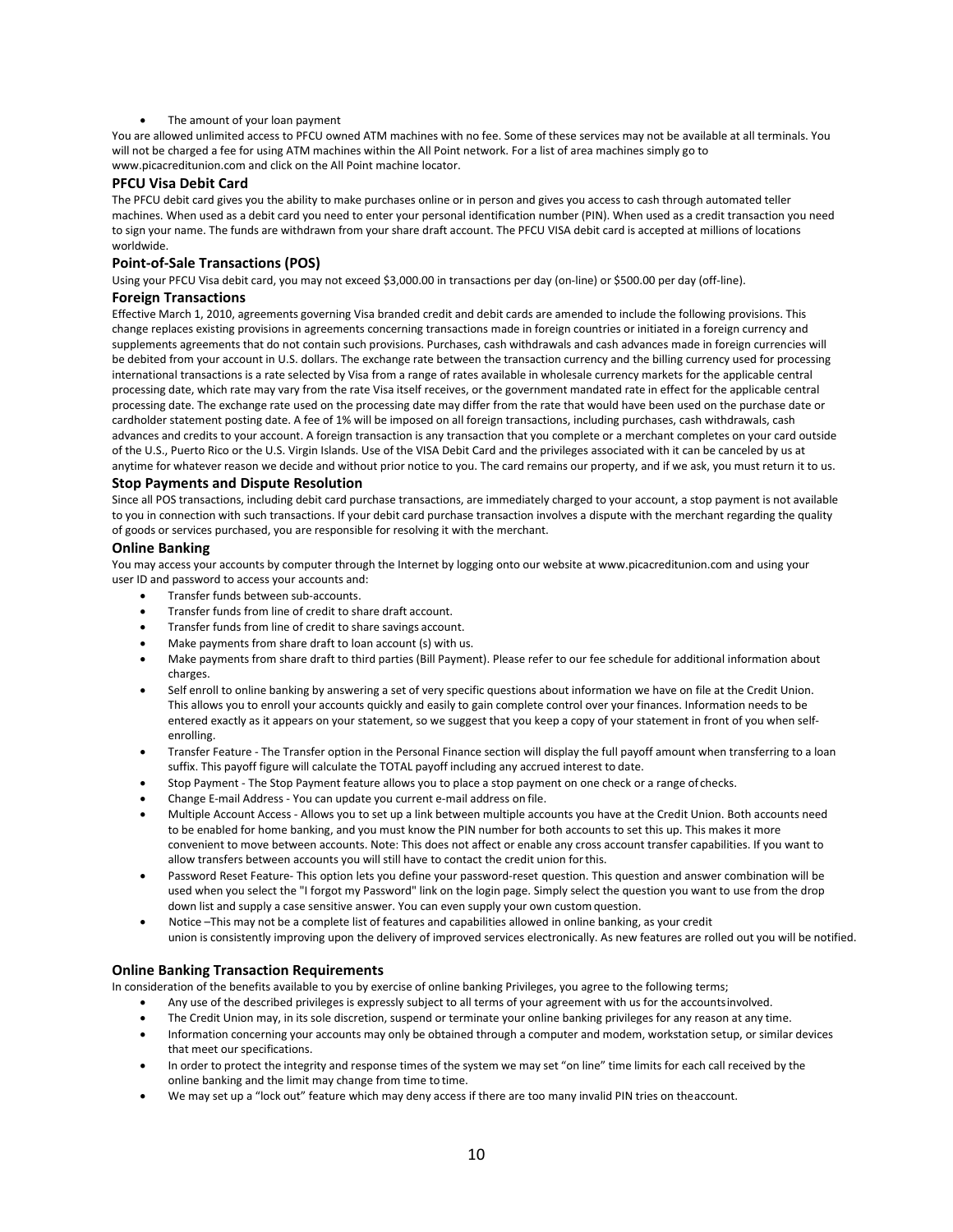- We are not responsible for any direct, indirect, special or consequential damages or losses arising in any way out of the installation, use, or maintenance of your equipment or software or for technical or editorial errors contained in, or omissions from, any user guide related to this service except where the law requires a different standard.
- If you have not logged on the online banking for a period of 3 consecutive months, we may deactivate your ability to access the service. In this case, to reactivate the service, you will need to complete a newapplication.
- If you authorize anyone to use your PIN that authority shall continue until you specifically revoke such authority by changing the PIN or by notifying us in writing. If you fail to maintain the security of any PIN and the Credit Union suffers a loss, we may terminate all of the services under this agreement as well as any other Credit Union deposit or loan services youhave.
- Other exceptions as established by the Credit Union.

## **Financial Institution's Liability for Failure to Make Transfers**

If we do not complete a transfer to or from your account on time and in the correct amount according to our agreement with you, we will be liable for your losses or damages. However, there are some exceptions. We will not be liable for instance:

- If through no fault of the Credit Union, you do not have enough money in your account or sufficient collected funds to make the transfer.
- If the system was not working properly, and you knew about the breakdown before you started the transfer.
- If the system is unavailable due to a maintenance shutdown.
- If circumstances beyond the control of the Credit Union (such as fire, flood, computer or telephone system malfunction) prevent the transfer despite reasonable precautions we have taken.
- If the transfer would violate any agreement between you and the Credit Union.
- If your account is "frozen" because of a court order or your personal identification number (PIN) has been reported lost or stolen.
- If the transfer would cause your line of credit overdraft loan or other loan to exceed the approved limit or if you are delinquent on any loan payments.
- If our computer system or equipment does not receive the commands sent from the computer or workstation you use to transmit instructions.
- Other exceptions stated in our agreements with you.

NOTICE: The available "on line" balances are updated via online banking after each transfer you initiate, but transactions will not actually post to your account until they have been validated by the Credit Union's system.

## **ATM Operator/Network Fees**

When you use an ATM not owned by us, you may be charged a fee by the ATM operator or any network used, and you may be charged a fee for a balance inquiry even if you do not complete a fund transfer.

## **Periodic Statements**

You will get a monthly account statement from us for your share draft accounts. You will get a quarterly account statement for a share savings account, unless your share savings account has a share draft checking or any kind of electronic transaction, in which case your share savings account will be sent to you monthly.

## **Preauthorized Payments**

If you have told us in advance to make regular payments out of your account, you can stop any of these payments. Call or write us at any one of our branches listed in this disclosure in time for us to receive your request 3 business days or more before the payment is scheduled to be made. If you call, we may also require you to put your request in writing and get it to us within 14 days after you call. We will charge you a fee for each stop-payment order you give as listed in our Fee Schedule. If you have authorized a third party to receive automatic payments from your account, you must also notify that party of the stop payment.

## **Notice of Varying Amounts**

If these regular payments vary in amount, the person you are going to pay will tell you, 10 days before each payment, when it will be made and how much it will be.

## **Liability for Failure to Stop Payment of Preauthorized Transfer**

If you order us to stop one of these payments 3 business days or more before the transfer is scheduled, and we do not do so, we will be liable for your losses or damages.

## **Account Information Disclosure**

We will disclose information to third parties about your account or the transfers you make:

- Where it is necessary for completing transfers.
- In order to verify the existence and condition of your account for a third party, such as a credit bureau ormerchant.
- In order to comply with government agency or court orders, subpoenas, or other judicial process.
- If you give us your written permission.

## **In Case of Errors or Questions about Your Electronic Transfers**

Telephone or write us at any one of our branches listed in this disclosure as soon as you can, if you think your statement is wrong or if you need more information about a transfer listed on the statement. We must hear from you no later than 60 days after we sent you the first statement on which the problem or error appeared.

- Tell us your name and account number.
- Describe the error or transfer you are unsure about, and explain as clearly as you can why you believe it is an error or why you need more information.
- Tell us the dollar amount of the suspected error. If you tell us verbally, we may require that you send us your complaint or question in writing within 10 business days.

We will tell you the results of our investigation within 10 business days after we hear from you, or within 20 business days if the transaction occurred within 30 days after the first deposit was made to your account. We will correct any error promptly. If we need more time, however,